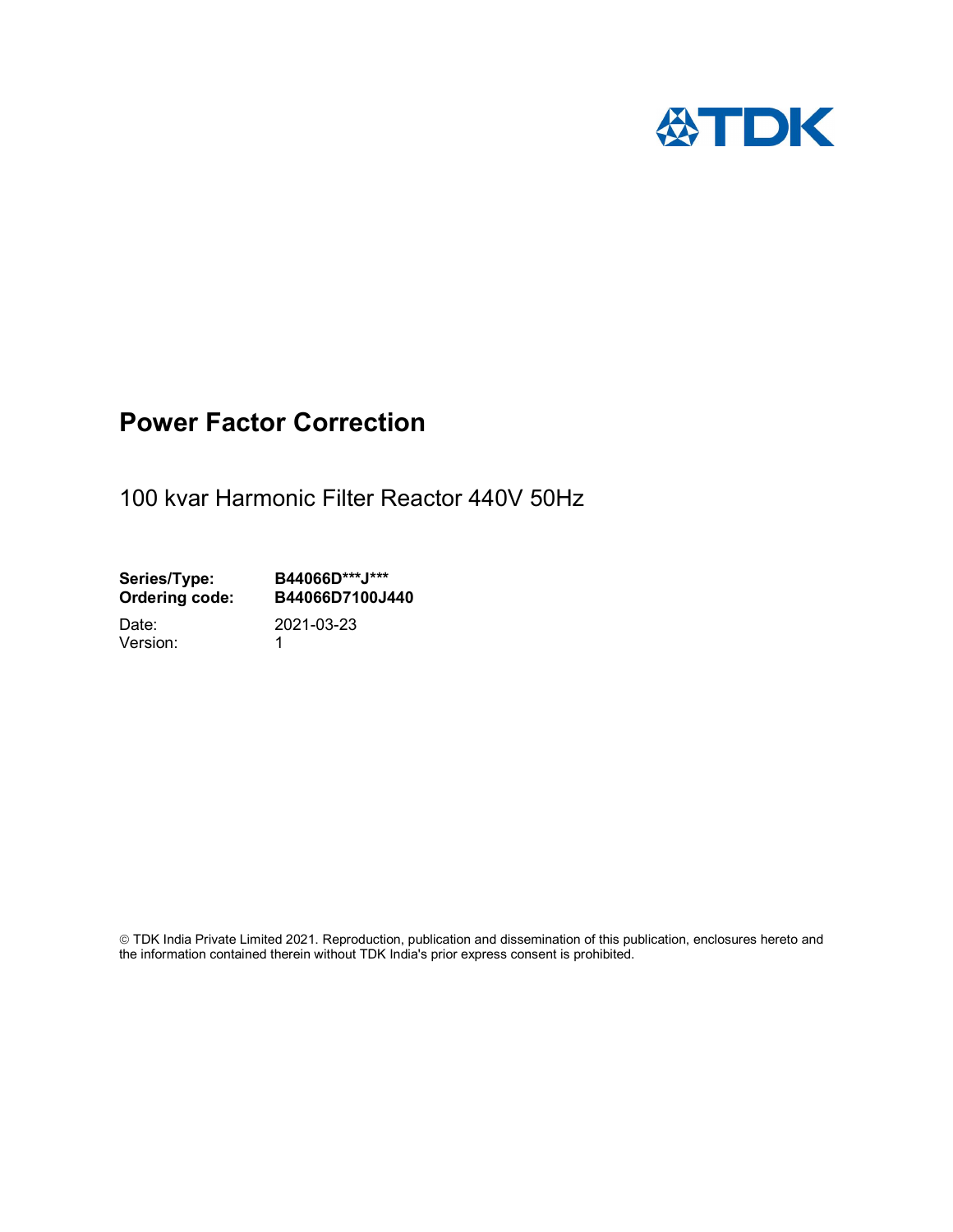# TDK

### Power Factor Correction and Content of Content of Content of Content of Content of Content of Content of Content of Content of Content of Content of Content of Content of Content of Content of Content of Content of Content

### 100 kvar Harmonic Filter Reactor 440V 50Hz B44066D\*\*\*J\*\*\*

#### **Characteristics**

- $\blacksquare$  Highest linearity
- Temperature control via micro switch in inner coil
- $\blacksquare$  Highest life time by high quality materials
- **Low losses**
- $\blacksquare$  High overloading capability
- Safety device, temperature micro switch
- Copper winding
- **Low noise**

| <b>Technical data</b>                           |                |             |
|-------------------------------------------------|----------------|-------------|
| De-tuning factor p                              | $\overline{7}$ | %           |
| Effective filter output $Q_C$                   | 100            | kvar        |
| Rated voltage $V_R$ <sup>1)</sup>               | 440            | V           |
| Rated frequency f                               | 50             | Hz          |
| Ambient temperature / Insulation class          | 40 / H         | $^{\circ}C$ |
| Capacitance C delta (tot.)                      | 1529.07        | μF          |
| Inductivity L                                   | $3 \cdot 0.46$ | mH          |
| Fundamental current 11 <sup>3)</sup>            | 139.09         | A           |
| Linear up to $4$ )                              | 227.01         | A           |
| Effective current $l_{RMS}$ <sup>2)</sup>       | 148.93         | A           |
| Rated harmonic voltages (3rd/5th/7th/11th/13th) | 0.5/6/5/3.5/3  | %           |
| Temperature protection (NC)                     | yes            |             |
| Total losses $P_D$                              | 360            | W           |
| Total weight                                    | 51             | kg          |

<sup>1)</sup> Voltage rise up to 106% of rated voltage is considered in current  $I_{\text{eff}}$ .

<sup>2)</sup>  $I_{eff} = \sqrt{(I_1^2 + I_3^2 + ... I_x^2)}$ 

<sup>3)</sup>  $11 = 1.06$   $\cdot$   $I_R$  ( $I_R$  = Capacitor current 50Hz)

<sup>4)</sup> Linear current =  $1.73$   $\cdot$  I<sub>R</sub> (I<sub>R</sub> = Capacitor current 50Hz)

#### **Connection**

| Line                | 1U1-1V1-1W1   |
|---------------------|---------------|
| Capacitors          | l 1U2-1V2-1W2 |
| Temperature control | 1 O<br>- I =∠ |

#### Reference standard IEC60076-6

CAP FILM ES PFC PM 2021-03-23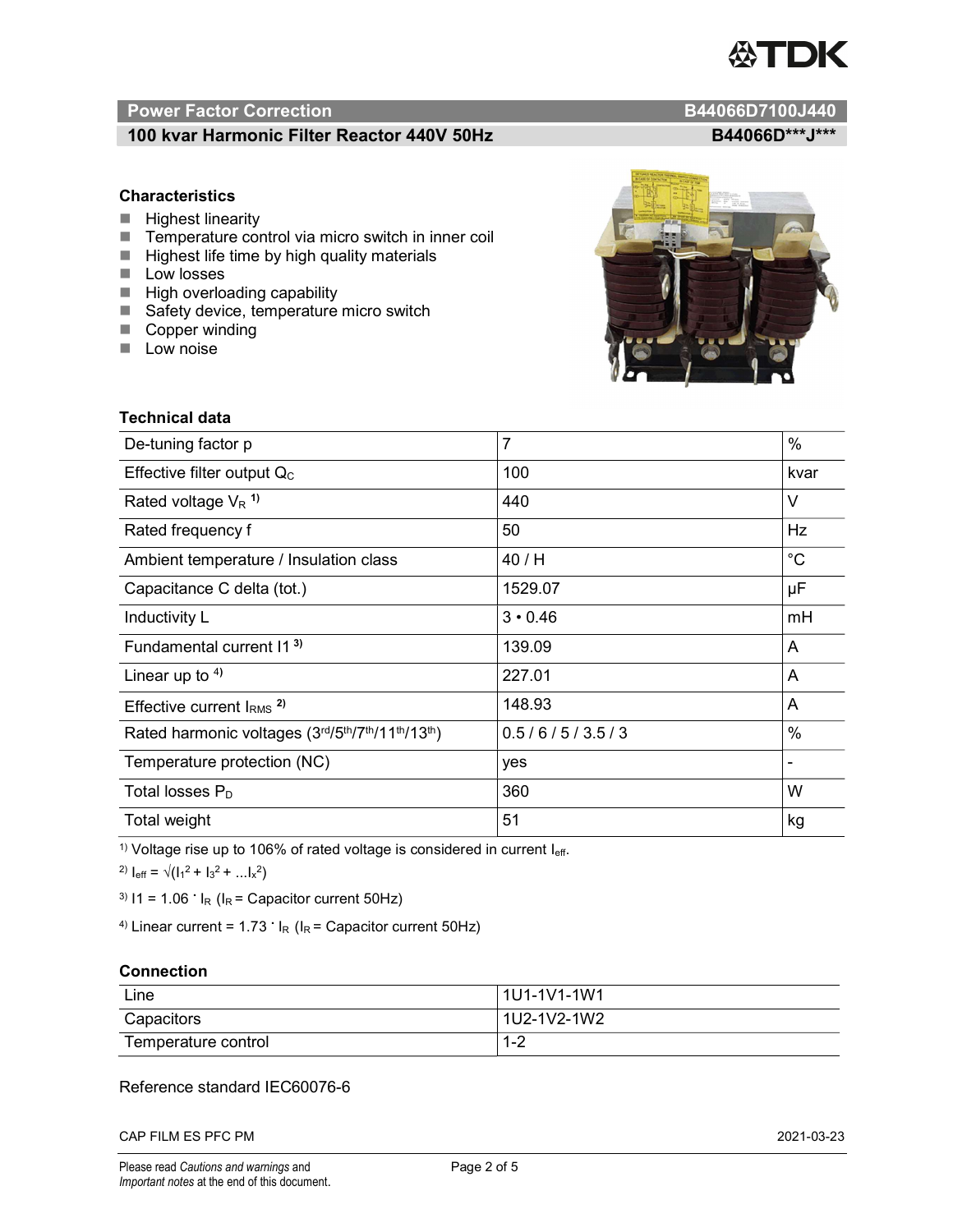

#### Power Factor Correction and B44066D7100J440

#### 100 kvar Harmonic Filter Reactor 440V 50Hz B44066D\*\*\*J\*\*\*

#### Dimensional drawings



#### **Dimensions**

| L/mm  | 310       | b/mm  | 178   |
|-------|-----------|-------|-------|
| H/mm  | 270       | e/mm  | 110±5 |
| W/mm  | $205 + 5$ | d1/mm | 10.8  |
| 11/mm | 265       | d2/mm | 15.5  |
| 12/mm | 265       | A     | 175   |
| n1/mm | 150       | B     | 159   |
| n2/mm | $162 + 3$ | Ø     | 10.5  |

#### Cautions and warnings

- Do not install the reactor in case of any visible damages.
- $\blacksquare$  Installation must be done by skilled personnel only.
- Do not use or store harmonic filter reactors in corrosive atmosphere, especially where chloride gas, sulphide gas, acid, alkali, salt or similar substances are present.
- $\Box$  Do not touch the device during operation: all electrically active parts of this equipment such as windings, electronic components, leads, fuses and terminals carry a dangerous voltage which can lead to burns or electric shock.
- Covers which protect these electrically active parts from being touched must not be opened or removed during operation.
- Before any assembly or maintenance work is started, all installations and equipment must be disconnected from the power source.
- Noncompliance with these instructions may lead to death, serious injury or major damage to equipment.

#### FAILURE TO FOLLOW CAUTIONS MAY RESULT, WORST CASE, IN PREMATURE FAILURES OR PHYSICAL INJURY.

#### CAP FILM ES PFC PM 2021-03-23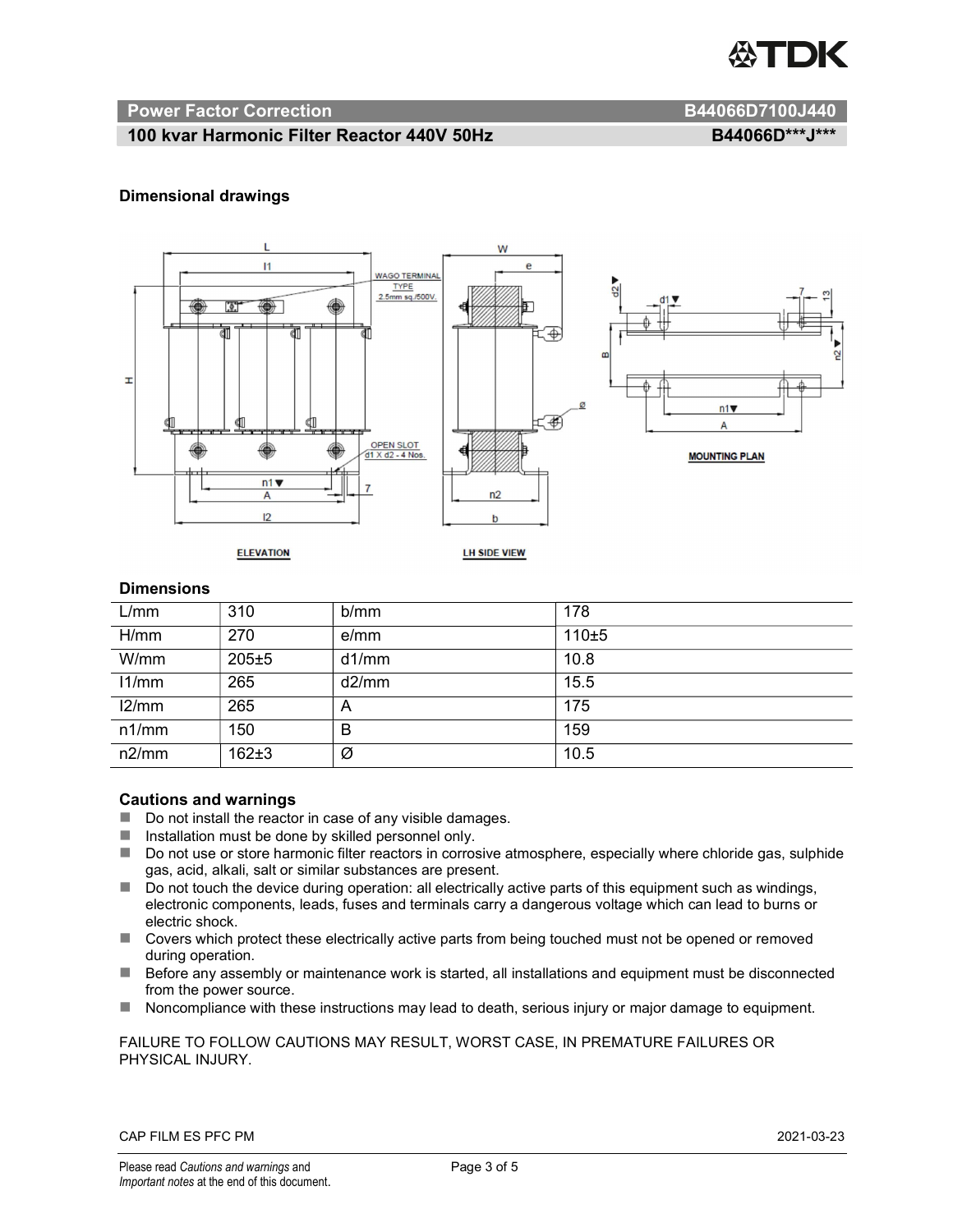

### Power Factor Correction **B44066D7100J440**

#### 100 kvar Harmonic Filter Reactor 440V 50Hz B44066D\*\*\*J\*\*\*

The following applies to all products named in this publication:

- 1. Some parts of this publication contain statements about the suitability of our products for certain areas of application. These statements are based on our knowledge of typical requirements that are often placed on our products in the areas of application concerned. We nevertheless expressly point out that such statements cannot be regarded as binding statements about the suitability of our products for a particular customer application. As a rule we are either unfamiliar with individual customer applications or less familiar with them than the customers themselves. For these reasons, it is always ultimately incumbent on the customer to check and decide whether a product with the properties described in the product specification is suitable for use in a particular customer application.
- 2. We also point out that in individual cases, a malfunction of electronic components or failure before the end of their usual service life cannot be completely ruled out in the current state of the art, even if they are operated as specified. In customer applications requiring a very high level of operational safety and especially in customer applications in which the malfunction or failure of an electronic component could endanger human life or health (e.g. in accident prevention or life-saving systems), it must therefore be ensured by means of suitable design of the customer application or other action taken by the customer (e.g. installation of protective circuitry or redundancy) that no injury or damage is sustained by third parties in the event of malfunction or failure of an electronic component.
- 3. The warnings, cautions and product-specific notes must be observed.
- 4. In order to satisfy certain technical requirements, some of the products described in this publication may contain substances subject to restrictions in certain jurisdictions (e.g. because they are classed as hazardous). Useful information on this will be found in our Material Data Sheets on the Internet (www.tdk-electronics.tdk.com/material). Should you have any more detailed questions, please contact our sales offices.
- 5. We constantly strive to improve our products. Consequently, the products described in this publication may change from time to time. The same is true of the corresponding product specifications. Please check therefore to what extent product descriptions and specifications contained in this publication are still applicable before or when you place an order.

We also reserve the right to discontinue production and delivery of products. Consequently, we cannot guarantee that all products named in this publication will always be available. The aforementioned does not apply in the case of individual agreements deviating from the foregoing for customer-specific products.

- 6. Unless otherwise agreed in individual contracts, all orders are subject to our General Terms and Conditions of Supply.
- 7. Our manufacturing sites serving the automotive business apply the IATF 16949 standard. The IATF certifications confirm our compliance with requirements regarding the quality management system in the automotive industry. Referring to customer requirements and customer specific requirements ("CSR") TDK always has and will continue to have the policy of respecting individual agreements. Even if IATF 16949 may appear to support the acceptance of unilateral requirements, we hereby like to emphasize that only requirements mutually agreed upon can and will be implemented in our Quality Management System. For clarification purposes we like to point out that obligations from IATF 16949 shall only become legally binding if individually agreed upon.